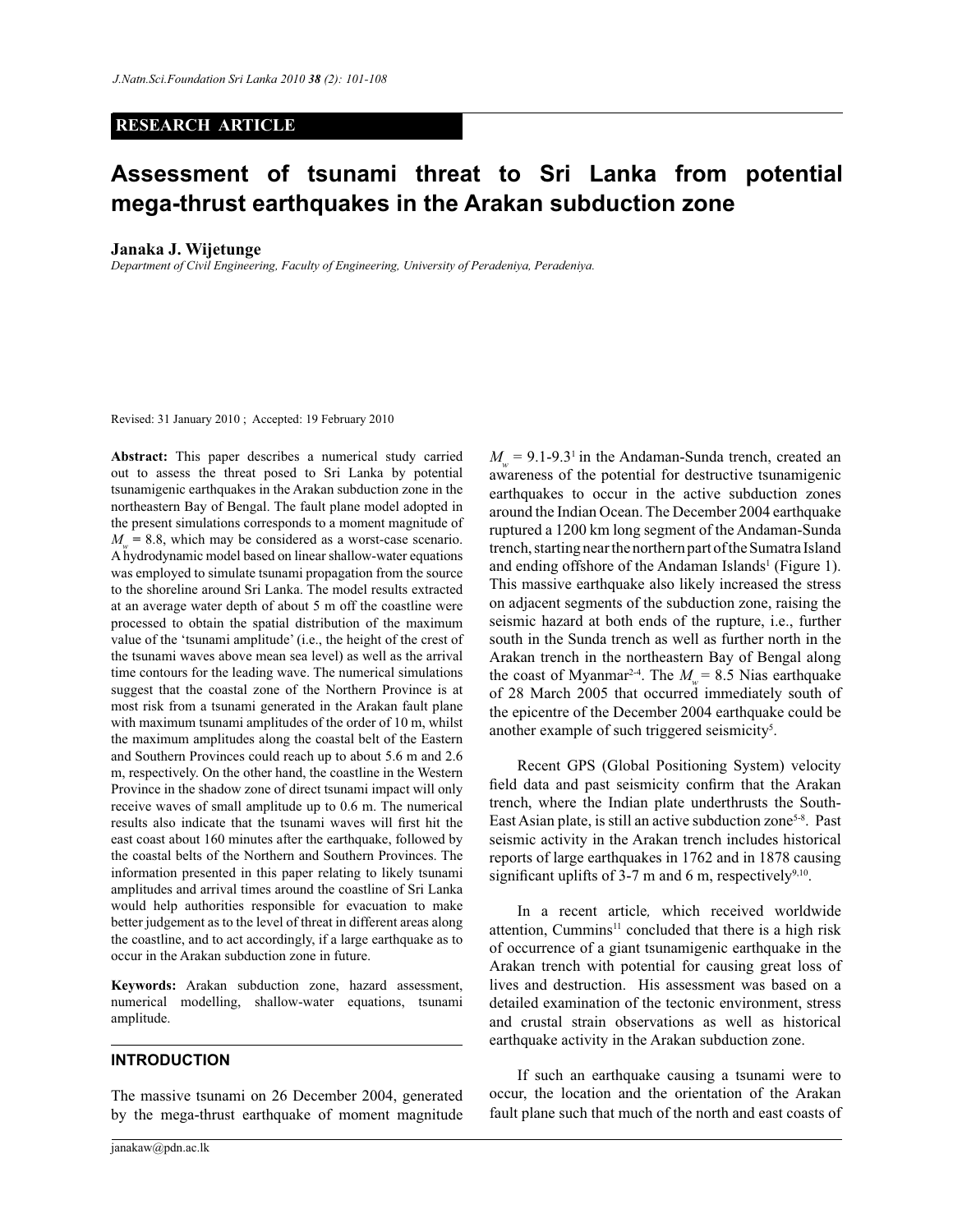Sri Lanka would likely be exposed to the path of direct wave energy from the source. The low-lying coastal terrain with high population density in many areas of the north and east could be highly vulnerable to such an event depending on the amplitude of the tsunami waves (i.e., the height of the crest of the tsunami waves above mean sea level) approaching the shore.

 A coarse-grid model simulation carried out for the entire region<sup>11</sup> in general indicated significant offshore tsunami amplitudes in deep-water off the north and east coasts of Sri Lanka. However, the bathymetry of the shallow continental shelf around Sri Lanka could amplify these offshore wave amplitudes several times as a result of shoaling and energy focusing due to refraction. This paper presents a high-resolution numerical study of tsunami propagation, carried out in deep-water as well as over the shallow continental shelf, to assess the potential threat posed to the coastal belt of Sri Lanka by a tsunamigenic earthquake in the Arakan subduction zone.

# **METHODS AND MATERIALS**

In the following sections, the fault plane model and the hydrodynamic model employed to simulate the generation and the propagation of a tsunami that could be caused by a shallow, submarine earthquake in the Arakan subduction zone were outlined.

#### **Fault Plane Model**

The fault plane model of  $Cummins<sup>11</sup>$  corresponding to a mega-thrust earthquake of moment magnitude  $M_w = 8.8$  is adopted in the present study as the worst-case scenario for the Arakan coast. The fault line is oriented so that its upper edge lies along the deformation front (Figure 1) and a 10 m reverse slip results in the observed pattern of uplift and subsidence for the Arakan earthquake of 1762 mentioned earlier<sup>9</sup>.

The fault parameters proposed by Cummins<sup>11</sup> for the above earthquake are given in Table 1. Assuming that the sea surface follows the sea bed deformation instantaneously, we use Okada's dislocation model<sup>12</sup> to obtain the initial sea surface elevation for the above coseismic tsunami source (Figure 2).

#### Hydrodynamic Model

*Grid set-up*: A dynamically coupled system of two nested grids was employed to simulate the tsunami propagation from the Arakan subduction zone towards the shoreline of Sri Lanka. The bathymetry data for the largest grid employed in the simulations, i.e., Grid-1 shown in Figure 3, was obtained by interpolating GEBCO<sup>13</sup> (General Bathymetric Chart of the Oceans) data with a resolution of 1 arc-minute to a grid of 1.3560 arcminutes ( $\sim$  2500 m) spacing. Grid-2, which is embedded in Grid-1 for the simulation of tsunami propagation over the shallow continental shelf off Sri Lanka at a finer resolution of 0.2712 arc-minutes ( $\sim$  500 m), is also shown in Figure 3. The bathymetry for Grid-2 was at first interpolated from the GEBCO grid and was then updated with data from UK Admiralty charts. These navigation charts typically cover depths down to about 3000-4000 m at scales of 1:150,000 or 1:300,000. The nearshore



**Figure 1:** Active subduction zones in the Indian Ocean: Arakan, Andaman and Sunda Trenches



**Figure 2:** The initial sea-surface displacement calculated from the fault model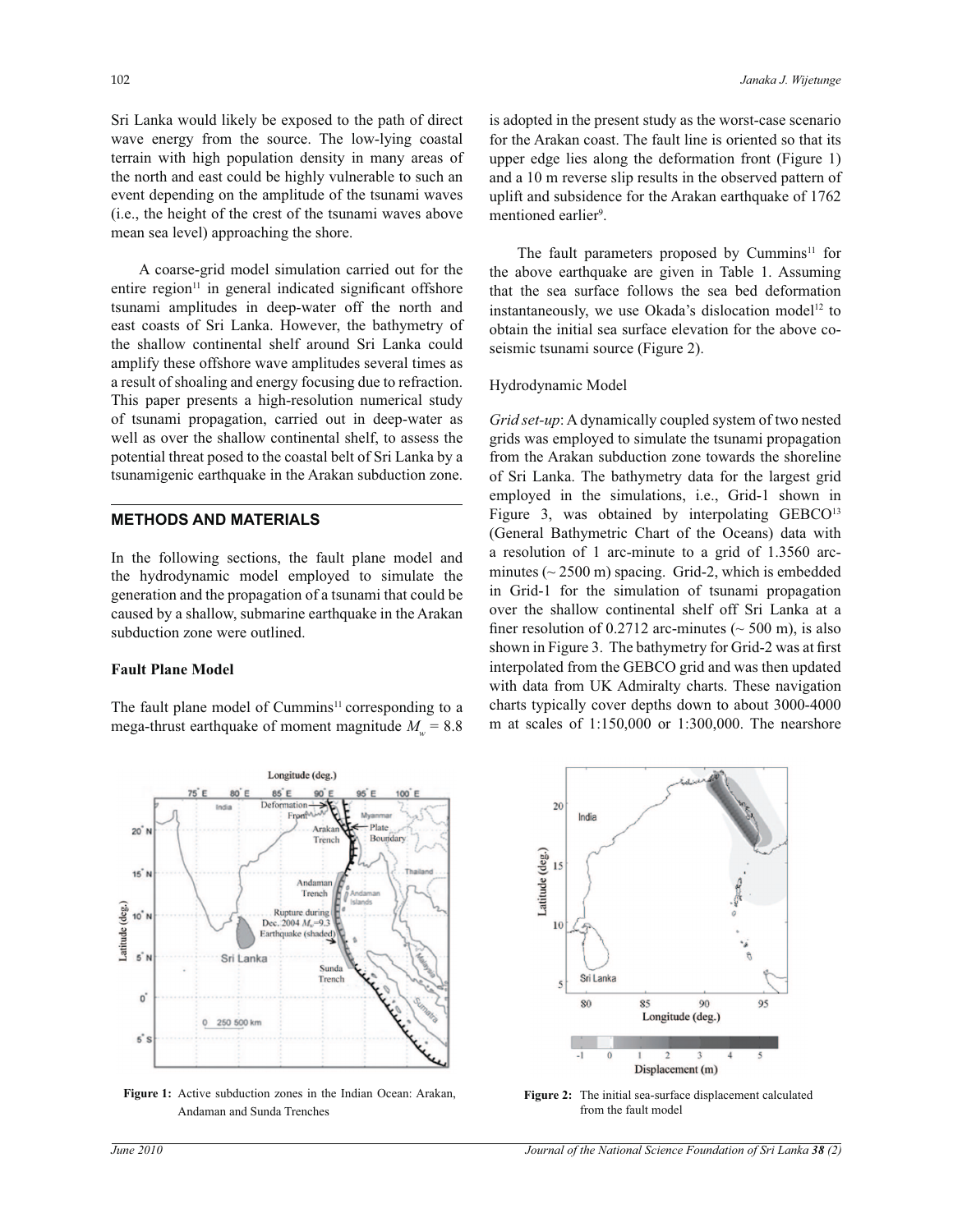bathymetry at some localities was further updated with available data from higher resolution Admiralty charts at scales of 1:10,000 and 1:15,000.

*Model formulation*: The mathematical model used in the present study was the Cornell Multi-grid Coupled Tsunami Model<sup>14</sup> (COMCOT, coded in FORTRAN 90), which solves the non-linear shallow water equations on a dynamically coupled system of nested grids using a modified leap-frog finite difference numerical scheme. This model had been validated by experimental data<sup>15</sup> and successfully used to investigate several historical tsunami events, including the 2004 Indian Ocean tsunami<sup>14,16,17</sup>.

 In the nested grid system employed in COMCOT, the inner (finer grid) regions adopt a smaller grid size and time step and were nested inside an outer (larger grid) region. At the beginning of each time step along the interface of two different regions, the volume flux, which was the product of water depth and depth-averaged velocity was interpolated from the outer (larger grids) region into inner (finer grids) region. The water surface elevations and the volume fluxes in the inner (finer grids) region

**Table 1:** Fault parameters adopted in the present study.

| Parameter                            | Value                                              |  |
|--------------------------------------|----------------------------------------------------|--|
| Coordinates of centroid $(x_0, y_0)$ | $(93.3 \text{ }^{\circ}E, 19.5 \text{ }^{\circ}N)$ |  |
| Length, L                            | 700 km                                             |  |
| Width, W                             | $125 \text{ km}$                                   |  |
| Dip, $\delta$                        | $20$ deg.                                          |  |
| Rake, $\lambda$                      | $124$ deg.                                         |  |
| Strike, φ                            | 326 deg.                                           |  |
| Depth, d                             | $15 \text{ km}$                                    |  |
| Slip, $\Delta$                       | 10 m                                               |  |



Figure 3: Grid-1 of the computational domain; Location of Grid-2 is also shown.

were calculated and the resulting free surface elevations were averaged to update those values in the larger grids, which overlaps the inner region. The volume fluxes in the outer (larger grids) region can also be updated. With this algorithm, features of tsunami dynamics over the shelf with a high spatial and temporal resolution could be captured and at the same time, a high computational efficiency could be maintained.

 The amplitude of a trans-oceanic tsunami during its propagation was typically of the order of magnitude of 1 m, whilst the wavelength of the leading wave was of the order of magnitude of 100 km<sup>17</sup>. Thus, linear shallow water equations were adequate to solve tsunami propagation in Grids-1 and -2.

 Furthermore, as the spatial extent was comparatively larger in Grids-1 and -2, the spherical coordinate system was used to solve the linear shallow water equations given in the following $14$ :

$$
\frac{\partial \zeta}{\partial t} + \frac{1}{R \cos \varphi} \left[ \frac{\partial P}{\partial \psi} + \frac{\partial}{\partial \varphi} (\cos \varphi Q) \right] = 0
$$
  

$$
\frac{\partial P}{\partial t} + \frac{gh}{R \cos \varphi} \frac{\partial \zeta}{\partial \psi} - fQ = 0
$$
...(1)  

$$
\frac{\partial Q}{\partial t} + \frac{gh}{R} \frac{\partial \zeta}{\partial \varphi} + fP = 0
$$

where,  $\zeta$  was free surface elevation;  $(\psi, \phi)$  denote the longitude and latitude of relevant location on the Earth; *R* was the Earth's radius; *P* and *Q* stood for the volume fluxes ( $P = hu$  and  $Q = hv$ , with *u* and *v* being the depth-averaged velocities in longitudinal and latitudinal directions, respectively); *h* was the still water depth; and *f* represented the Coriolis force coefficient.

# **RESULTS AND DISCUSSION**

The numerical model results were processed to obtain the spatial distribution of the maximum values of the amplitude of the tsunami as well as the arrival time contours. The following results refer to a potential tsunamigenic earthquake of moment magnitude  $M_w = 8.8$ in the Arakan oblique subduction zone off the west-coast of Myanmar in the northeastern Bay of Bengal.

 First, Figure 4 shows three 'snapshots' of the simulated tsunami wave front approaching Sri Lanka at: (*a*) time,  $t = 60$  min., (*b*)  $t = 120$  min., and (*c*)  $t = 160$  min. after the earthquake. It was seen that, in the far-field, the east coast of India and the north and east coasts of Sri Lanka were exposed to the direct path of the tsunami wave front, besides the west coast of Myanmar and the south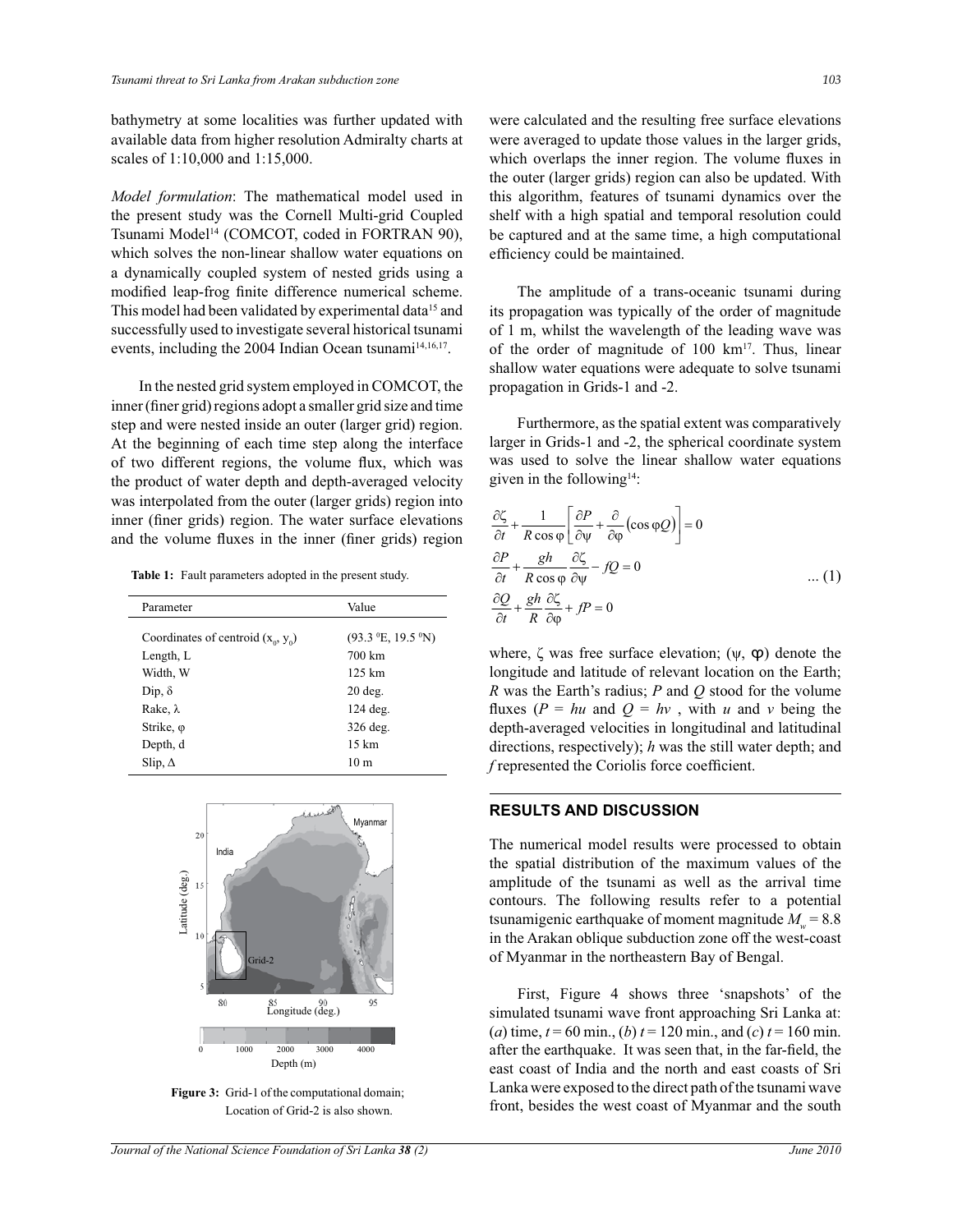

**Figure 4:** 'Snapshots' of tsunami wave front approaching the coastline of Sri Lanka at: (*a*) time,  $t = 60$  min., (*b*)  $t = 120$  min., and



**Figure 5:** Computed tsunami arrival times for the coastal belt of Sri Lanka. The times given are in minutes after the occurrence of earthquake

coast of Bangladesh in the neighbourhood of the fault plane. The Andaman and Nicobar Islands to the south of the fault line too appeared to receive a significant amount of wave energy. However, the geographical location of the fault plane ensured that the entire west and northwest coasts as well as part of the south coast of Sri Lanka were in the shadow zone of direct impact of tsunami waves.

 Prior information relating to the time it took for the leading wave of a tsunami to arrive at a given coastline was useful in early warning and emergency planning. Accordingly, the computed arrival time contours for the coastal belt of Sri Lanka corresponding to a tsunami generated by an earthquake in the Arakan trench were shown in Figure 5. Note that the arrival times given are in minutes after the occurrence of the earthquake and were based on the first 1 cm rise of the mean water level. As the tsunami propagation speed depends only on the water depth, these calculated arrival times ought to be applicable to a tsunamigenic earthquake of any magnitude in that part of the Arakan trench.

 The numerical simulations indicated that the tsunami waves would reach much of the east coast stretching from Kumana (81.71 $\textdegree$ E, 6.51 $\textdegree$ N) to Pulmoddai (80.96 $\textdegree$ E, 8.99°N) in about 160-170 minutes after the initiation of the earthquake. The arrival time for the northeast coast would be about 170-190 minutes whilst the shoreline of the Jaffna Peninsula  $(\sim 80.0-80.3$ <sup>o</sup>E) in the north would receive the tsunami waves 210-240 minutes after the earthquake. The tsunami waves took a longer time to reach the north and northeast coasts since the shallow and gradually widening continental shelf north of  $\sim$ 9.0 $\textdegree$ N



Figure 6: Distribution of computed maximum tsunami amplitude across Bay of Bengal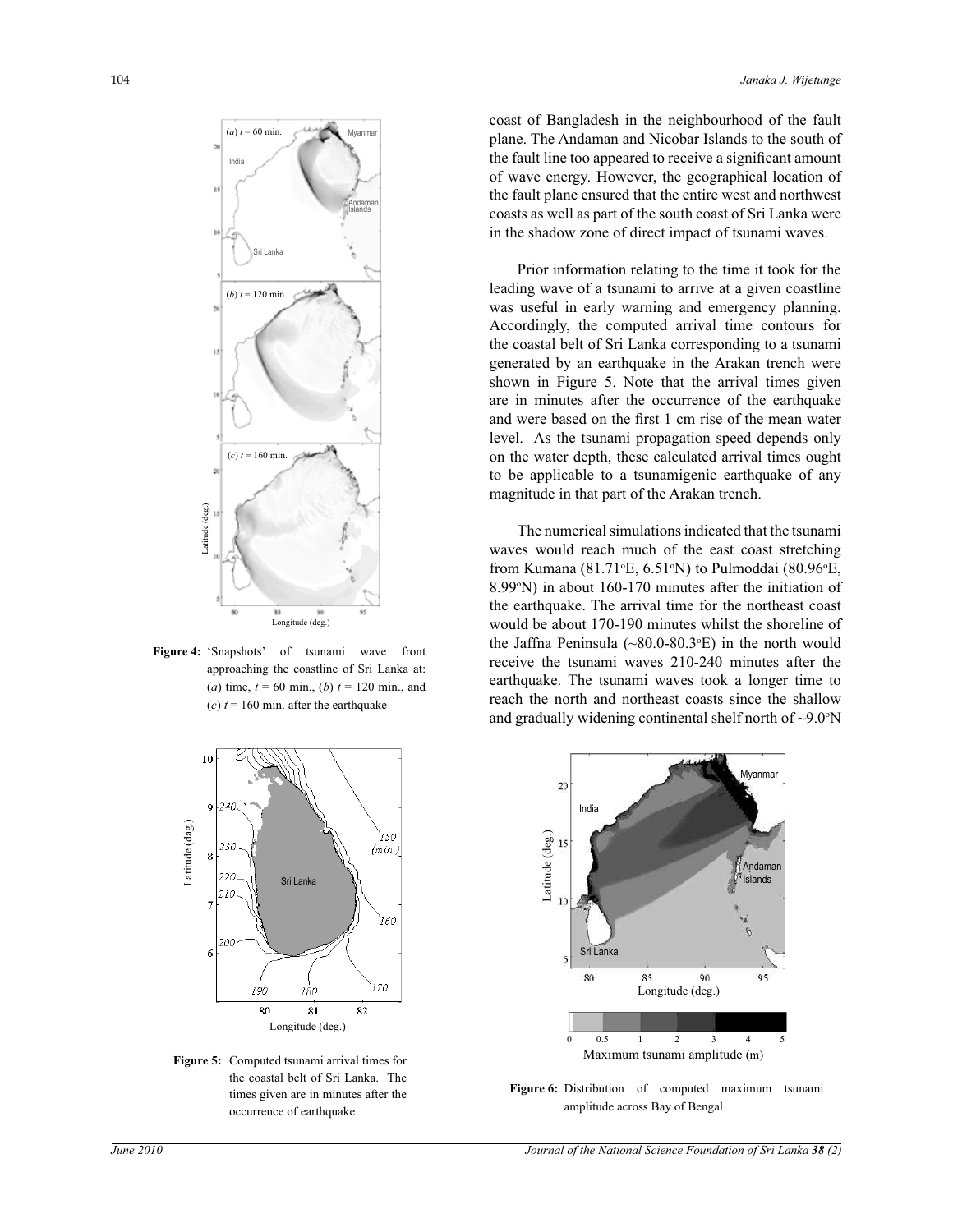slowed down the speed of the tsunami waves considerably. Furthermore, the south and the west coasts in the shadow zone of direct impact would receive tsunami waves, albeit of lesser magnitude as seen later, in about 180-210 minutes, and 210-240 minutes, respectively, after the earthquake.

 In the following sections, the distribution of the maximum amplitude of the tsunami would be considered in detail. Figure 6 shows a shaded plot of the spatial variation of the maximum values of the tsunami amplitudes extracted from the computational domain 1 (grid spacing $\sim$ 2500 m). It could be seen that the generally shallower source bathymetry limits the amount of tsunami energy generated even though the moment magnitude of the earthquake was as high as  $M_w = 8.8$ . The resulting tsunami was thus mainly confined to the Bay of Bengal with only marginal penetration to the Indian Ocean Basin. The distribution of computed tsunami amplitudes in the near-field also indicated that the amount of tsunami energy derived from the relatively deeper southern part of the fault plane was comparatively more than that from the shallower northern part.

 Moreover, the location and orientation of the fault was such that, in the far field, the zone of maximum energy release was directed towards the southern part of the east coast of India between  $10^{\circ}N \sim 15^{\circ}N$ , and to a lesser extent, towards the north coast of Sri Lanka, particularly, the Jaffna peninsula (Figure 6). It also appears that, although oriented lateral to the zone of maximum energy release, some stretches of the east coast of India north of 15°N too could be hit by significantly large wave heights owing to the effects of shoaling and energy focusing caused by the bathymetry. However, it was not intended to examine the tsunami amplitudes along the east coast of India in detail in the present analysis. This was because the model results for the shoreline off the east coast of India were available only from Grid-1 with a coarser spatial resolution; moreover, the bathymetry that was employed in the present study for the eastern seaboard was based

**Table 2:** Statistics of computed tsunami amplitudes along the coast at provincial level.

| Province      | Statistics of computed maximum<br>tsunami amplitude (m) |                |      |  |
|---------------|---------------------------------------------------------|----------------|------|--|
|               | Mean                                                    | Min            | Max  |  |
| Northern      | 4.3                                                     | 1.9            | 10.0 |  |
| Eastern       | 2.4                                                     | 0.8            | 5.6  |  |
| Southern      | 0.8                                                     | 0.3            | 2.6  |  |
| Western &     | 0.3                                                     | 0 <sub>1</sub> | 06   |  |
| North-Western |                                                         |                |      |  |
| (part of)     |                                                         |                |      |  |

only on those of 1 arc-minute resolution and was not updated with data from higher resolution navigation charts.

 In order to have a closer look at the maximum water levels expected along the coastal belt, the computed maximum tsunami amplitudes at water points nearest the shoreline, viz., at an average water depth of about 5 m, were extracted from Grid-2 (grid spacing~500 m). Accordingly, Figure 7 shows the variation of the maximum tsunami amplitude with longitude  $({\rm ^{\circ}E})$  or latitude  $({\rm ^{\circ}N})$ along the various coastal sectors of the island. Also, the mean as well as the range of the computed tsunami amplitudes for each segment of the coast at provincial level are given in Table 2 whilst the same at the district level in Table 3. It is seen from Table 2 that the tsunami amplitudes are the largest along the northern coastline with a mean value of 4.3 m and a maximum of 10 m. The location and the alignment of the source as well as the effects of the shelf bathymetry were the primary reasons for the higher values of tsunami amplitudes here. Several prominent peaks in the variation of tsunami amplitude could be seen in this sector, as for instance, those at  $\sim 80.37$ <sup>o</sup>E (*A*) and at  $\sim 80.8$ <sup>o</sup>E (*B*) (Figure 7*a*). In order to further examine the factors contributing to the higher wave amplitudes at these locations, the wave fronts spaced at 2 minute time intervals showing the effects of refraction caused by the bathymetry are depicted in Figure 8. The computed tsunami amplitudes are also shown in this figure for convenience. Clearly, at both locations,  $A \sim 80.37$ °E) and  $B \sim 80.8$ °E), the peaks in tsunami amplitudes are due to the focusing of wave energy by the bathymetry as indicated by the arrows.

**Table 3:** Statistics of computed tsunami amplitudes along the coast at district level.

| Province      | <b>District</b>   | Statistics of computed maximum<br>tsunami amplitude (m) |       |       |
|---------------|-------------------|---------------------------------------------------------|-------|-------|
|               |                   | Mean                                                    | Min.  | Max.  |
| Northern      | Jaffna            | 4.59                                                    | 2.02  | 10.04 |
|               | Mullaitivu        | 3.66                                                    | 1.91  | 7.28  |
| Eastern       | Trincomalee       | 2.86                                                    | 1.58  | 5.04  |
|               | <b>Batticaloa</b> | 2.64                                                    | 1 1 3 | 5.59  |
|               | Ampara            | 1.77                                                    | 0.77  | 3.51  |
| Southern      | Hambantota        | 1.07                                                    | 0.56  | 2.55  |
|               | Matara            | 0.57                                                    | 0.39  | 0.78  |
|               | Galle             | 0.58                                                    | 0.33  | 0.92  |
| Western       | Kalutara          | 0.38                                                    | 0.22  | 0.58  |
|               | Colombo           | 0.37                                                    | 0.24  | 0.63  |
|               | Gampaha           | 0.30                                                    | 0.20  | 0.44  |
| North-Western | Puttalam          | 0.25                                                    | 0.14  | 0.43  |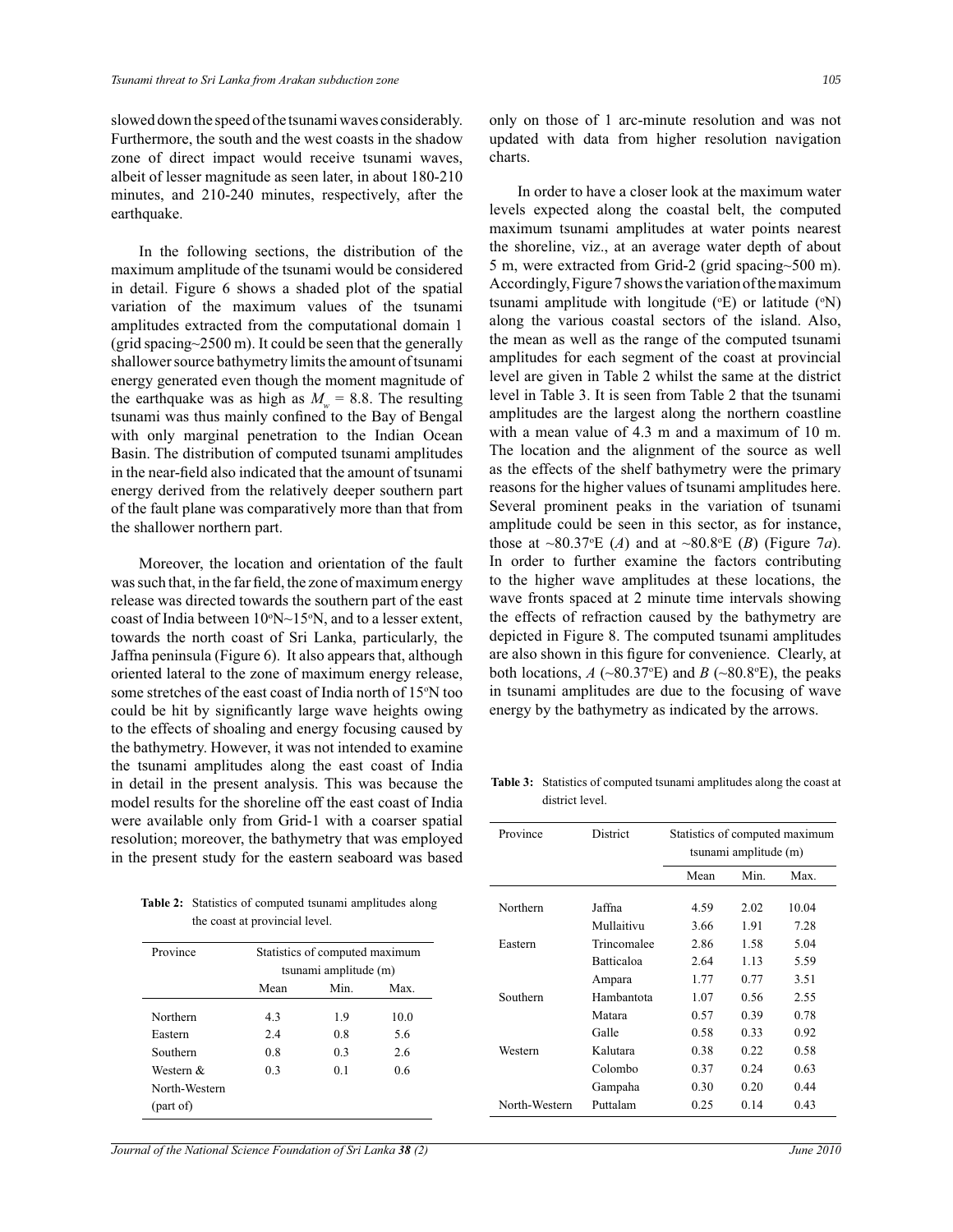

**Figure 7:** Computed maximum tsunami amplitudes at water points nearest the shoreline: (*a*) Northern coastline, (*b*) Eastern coastline, (*c*) Southern coastline, and (*d*) Western coastline and part of North-Werstern coastline.

**in Figure 7:** Comput<br>
nearest<br>
coastlin<br>
and part<br>
nearest<br>
coastlin<br>
and part<br>
amplitudes is seast coast. Tabl<br>
coastal belts of<br>
experience larg<br>
than the Ampa<br>
about 3.5 m. T<br>
and peaks in th<br>
Figure 7(*b*). Tl<br>
and 8. The computed tsunami amplitudes along the eastern sector in Figure 7(*b*) also shows considerable spatial variation, ranging from 0.8 m to 5.6 m with a mean value of 2.4 m. Furthermore, the mean value of the tsunami amplitudes is seen to decay from north to south along the east coast. Table 3 indicates that, in the eastern sector, the coastal belts of Trincomalee and Batticaloa are likely to experience larger wave amplitudes of up to about 5.6 m than the Ampara coast where the highest amplitude is about 3.5 m. There are also several prominent troughs and peaks in the computed tsunami amplitudes shown in Figure  $7(b)$ . The troughs at around  $7.3^{\circ}N$ ,  $7.5^{\circ}N$ ,  $7.8^{\circ}N$ and 8.6°N are all as a result of energy defocusing along the valleys of the submarine canyons at these locations. On the other hand, the ridges on either side of these canyons help focus tsunami energy, resulting in increased tsunami amplitudes seen at around 7.4°N, 7.60~7.75°N and 7.9°N in Figure  $7(b)$ .



**Figure 8:** Pattern of tsunami wave fronts spaced at 2 min. time intervals off the north coast. Inset: computed tsunami amplitudes.

 It is seen from Figure 7(*c*) that the computed tsunami amplitudes decay significantly when moving westward along the south coast. The maximum tsunami amplitudes for the southern coastline range from 0.3 m to 2.6 m with a mean value of 0.8 m. Comparatively larger wave amplitudes mostly occur to the east of Tangalle at around 80.8<sup>o</sup>E; the mean of the computed tsunami amplitudes up to Tangalle is only 0.6 m over a range of 0.3 m to 1.2 m. Two peaks in the computed amplitudes occur at  $\sim 81.2$ <sup>o</sup>E  $(-1.75 \text{ m})$  and  $-81.5$ °E ( $-2.5 \text{ m}$ ); an inspection of the bathymetry and the wave refraction patterns indicate that these peaks are as a result of energy focusing caused by the bathymetry. Table 3 indicates that the tsunami amplitudes along the shorelines of Galle and Matara districts are likely to be significantly less than those along the coast of the Hambantota district. The tsunami amplitudes on the western and northwestern coastlines are small, ranging from 0.1 m to 0.6 m with a mean value of 0.3 m.

 These peak values of the computed amplitudes along the north and east coasts due to a potential tsunami generated in the Arakan trench are about 50-60% of those due to the 2004 tsunami that originated in the Northern Sumatra-Andaman trench; however, the corresponding values for the west and the south coasts are only about 10% and 20%, respectively.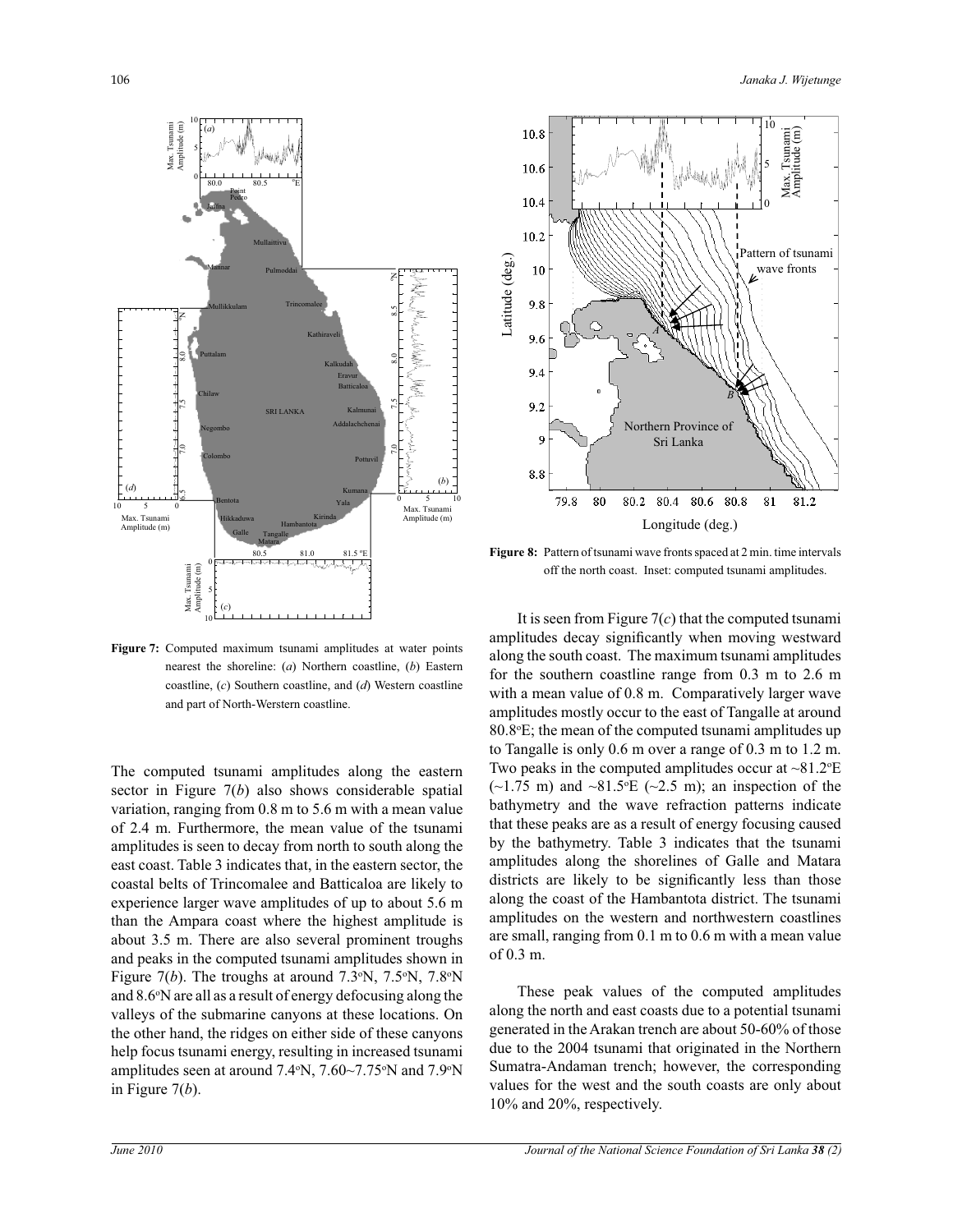The computed tsunami amplitudes shown in Figure 7 indicate that it may not be necessary to evacuate the entire coastline of Sri Lanka if a large earthquake capable of generating a major tsunami were to occur in the Arakan trench. A warning requiring immediate evacuation could be issued to all coastal communities in the north and east, and probably in the southeast (Hambantota district) as well; however, given the comparatively smaller waves anticipated, a 'tsunami watch' would be sufficient, in general, for coastal areas of the west and northwest, and perhaps, also for the districts of Galle and Matara in the south.

 It may be mentioned that tsunami warnings for evacuation had to be issued to the entire coastal belt of Sri Lanka owing to a lack of prior threat assessments, when two large earthquakes occurred on March 28, 2005 and on September 12, 2007 off the west coast of Sumatra. Had such threat assessments as the present study been available to the authorities, evacuation orders could have been limited only to areas at risk, thus ensuring optimum utilization of resources and minimizing the economic losses as well as potential injuries during evacuation.

 It is emphasised that the numerical results such as those presented in Figure 7 only show which parts of the coastline of Sri Lanka are likely to be exposed to greater risk in terms of oncoming tsunami waves near the shoreline. However, factors such as the onshore topography, the population density and the construction standards could further enhance or reduce the vulnerability of a given community. For example, the elevation of onshore lands significantly influences the inundation pattern as well as the flow depth and the run-up heights whilst ordinary brick and mortar housing are more susceptible to tsunami loading than reinforcedconcrete buildings.

 Furthermore, there are several limitations and approximations inherent in numerical modelling of tsunami. Since the initial condition for the modelling is determined by the displacement of the ocean bottom along the fault line, the largest source of errors is the earthquake model itself. Another significant limitation is that the resolution of the modeling is no greater or more accurate than the bathymetric data used. It must also be added that shallow water models such as that employed in the present study assume a uniform velocity profile across the flow depth and neglect vertical accelerations.

 Finally, the next tsunamigenic earthquake in the Arakan subduction zone need not necessarily be as large as the  $M_w = 8.8$  used in the present simulations. If the magnitude of the next earthquake is smaller compared

to that used in the present simulations, the tsunami amplitudes reaching the shoreline of Sri Lanka will be smaller than those computed; nevertheless the spatial variation of the tsunami amplitudes around the coastline is expected to be qualitatively similar.

# **CONCLUSION**

A numerical model based on shallow-water equations were employed to evaluate the potential threat to Sri Lanka from a tsunamigenic earthquake of moment magnitude  $M_w = 8.8^{11}$  in the Arakan subduction zone off the west-coast of Myanmar. The tsunami propagation across the shallow and narrow continental shelf around Sri Lanka was modelled using a high-resolution innergrid to enable simulation of essential nearshore processes such as shoaling and refraction.

 The numerical simulations indicated that, in the far-field, the east coast of India and the north and east coasts of Sri Lanka lie in the direct path of the tsunami wave front. Further, the geographical location of the fault plane ensured that the entire west and northwest coasts as well as part of the south coast of Sri Lanka were in the shadow zone of direct impact of tsunami waves. The model results also indicated that the tsunami waves would first hit the eastern shores about 160 minutes after the earthquake, followed by the northern and southern shorelines.

 The maximum tsunami amplitudes at water points nearest the shoreline around the coastline of Sri Lanka were extracted in order to assess the spatial variation. The computed peak tsunami amplitudes along the northern shoreline ranged from 1.9 m to 10.0 m with a mean value of 4.3 m, whilst in the eastern sector, from 0.8 m to 5.6 m with a mean of 2.4 m. The tsunami amplitudes along the western and northwestern coastlines were small: the mean value was 0.3 m and the maximum was 0.6 m.

 The information presented in this paper relating to likely tsunami amplitudes and arrival times around the country would help authorities responsible for evacuation to make better judgements as to the level of threat in different areas along the coastline, and to act accordingly, if a large earthquake were to occur in the Arakan subduction zone.

#### **Acknowledgement**

The author thanks Prof. P. L.-F. Liu of Cornell University, USA for making the latest version of COMCOT FORTRAN90 code available to carry out the numerical